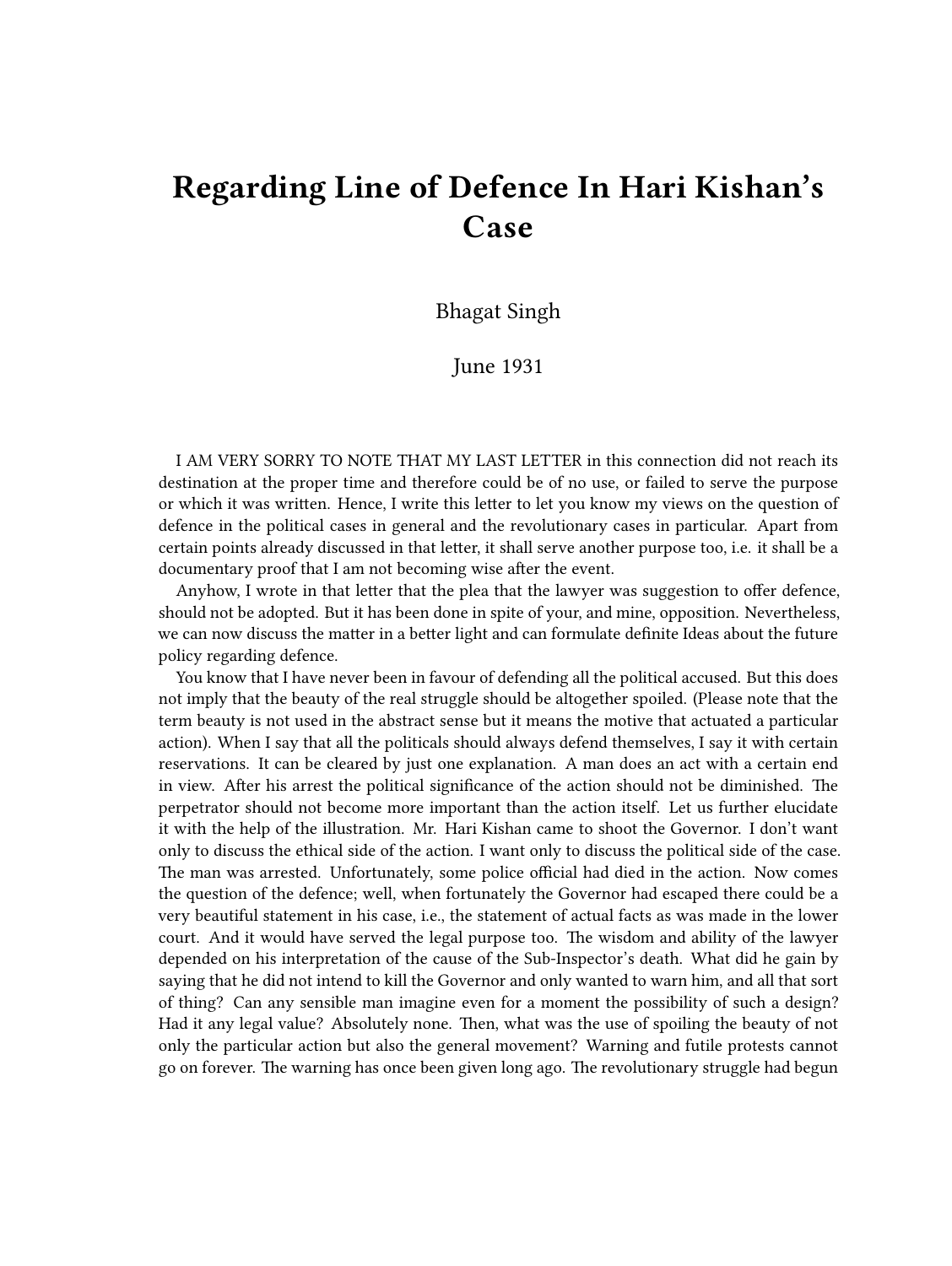in right earnest so far as the strength of the revolutionary party allowed. Viceroy's train action was neither a test nor a warning. Similarly, Mr. Hari Kishan's action was part of the struggle itself, not a warning. After the failure of the action, the accused can take it in purely sportmanlike spirit. The purpose having been served he ought to have rejoiced in the lucky escape of the Governor. There is no use of killing any one individual. These actions have their political significance in as much as they serve to create a mentality and an atmosphere which shall be very necessary to the final struggle. That is all. Individual actions are to win the moral support of the people. We sometimes designate them as the 'propaganda through deed'.

Now, the people should be defended but subject to the above consideration. This is after all a common principle that all the contending parties always try to gain more and to lose less. No general can ever adopt a policy in which he may have to make a greater sacrifice than the gain expected. Nobody would be more anxious to save the precious life of Mr. Hari Kishan than myself. But I want to let you know that the thing which makes his life precious should by no means be ignored. To save the lives at any cost , is not our policy. It may be the policy of the easy-chair politicians, but it is not ours.

Much of the defence policy depends upon the mentality of the accused himself. But if the accused himself is not only afraid of shrinking but is as enthusiastic as ever, than his work for which he risked his life should be considered first, his personal question afterwards. Again, there may be some sort of confusion. There may be cases where the action is of no general importance in spite of its tremendous local value. There the accused should not be sentimental as to admit the responsibility. The famous trial of Nirmal Kant Rai would be the best illustration.

But in cases like the where it is of such political importance, the personal aspect should not be attached greater value than the political one. If you want to know my frank opinion about his case, let me tell you frankly that it is nothing short of the political murder of an incident of historic importance at the altar o professional (legel) vanity.

Here I may point out one thing more, that the people responsible for this strangulation of the case, having realised their blunder and having become wise after the event in not daring to shoulder their responsibility, are trying to belittle the beauty of the marvellous character of our young comrade. I have heard them saying that Mr. Hari Kishan shirked to face it boldly.

This is a most shame-faced lie. He is the most courageous led I have ever come across. People should have mercy upon us. Better ignored than demoralised and degraded but well looked after.

Lawyers should not be so unscrupulous as to exploit the lives and even deaths of young people who come to sacrifice themselves for so noble a cause as the emancipation of the suffering humanity. I am really …\* Otherwise, why should a lawyer demand such an incredible fee as has been paid in the above case?

In the sedition cases, I may tell you the limit to which we can allow the defence. Last year when one comrade was prosecuted for having delivered a socialistic speech and when he pleaded not guilty to that charge, we were simply astounded. In such cases we should demand the right of free speech. But where such things are attributed to one a he has not said and are contrary to the interests of the movement, deny. Thought in the present movement the Congress has suffered for having allowed its members to go to jail without defending themselves, in my opinion that was a mistake.

Anyhow, I think if you read this letter along with my previous one, you will come to know very clearly my ideas about the defence in political cases. In Mr. Hari Kishan's case, in my opinion,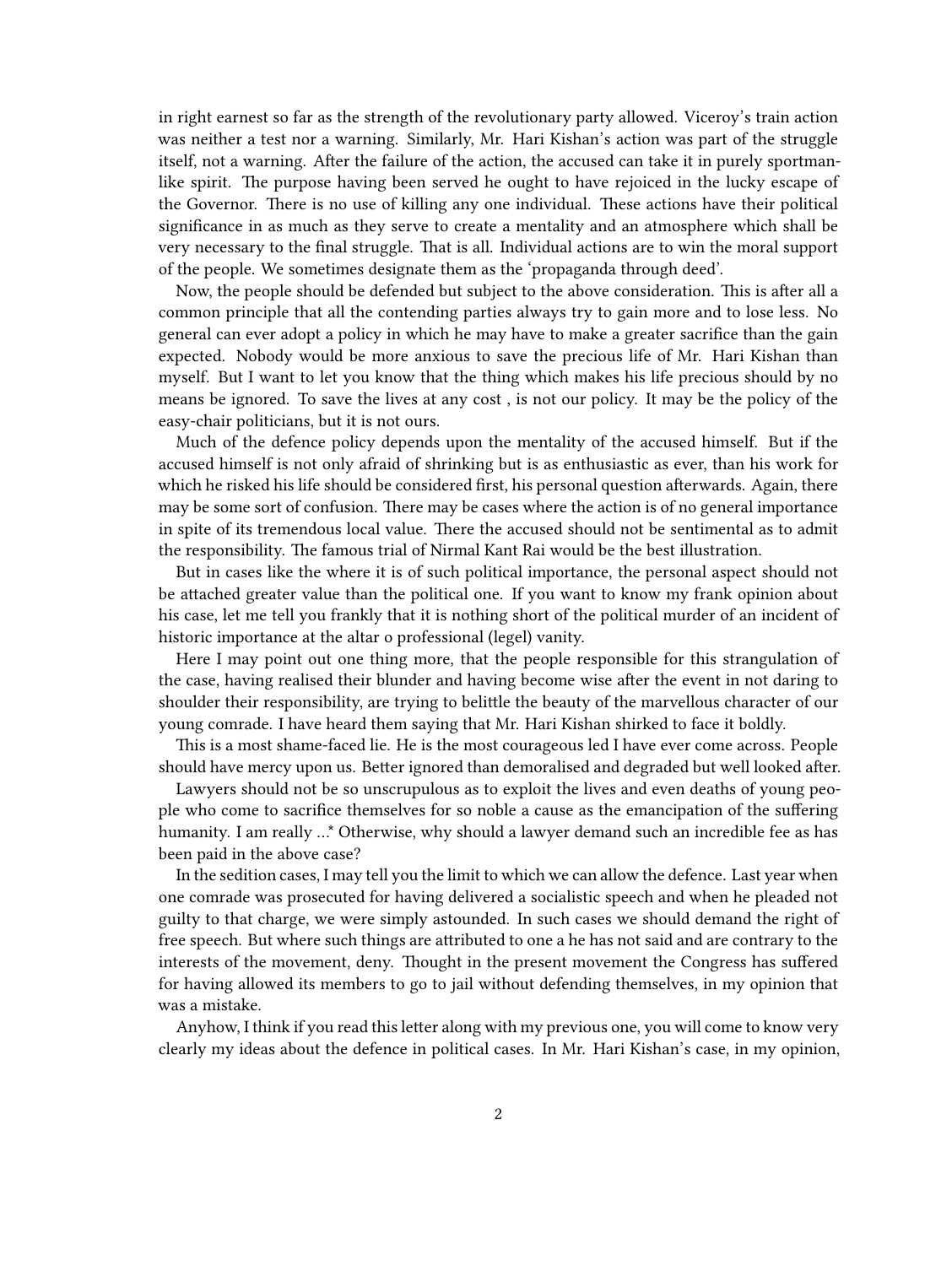his appeal should be filed in the High Court without fail and every effort should be made to save him.

I hope both these letters indicate everything I want to say on this subject.